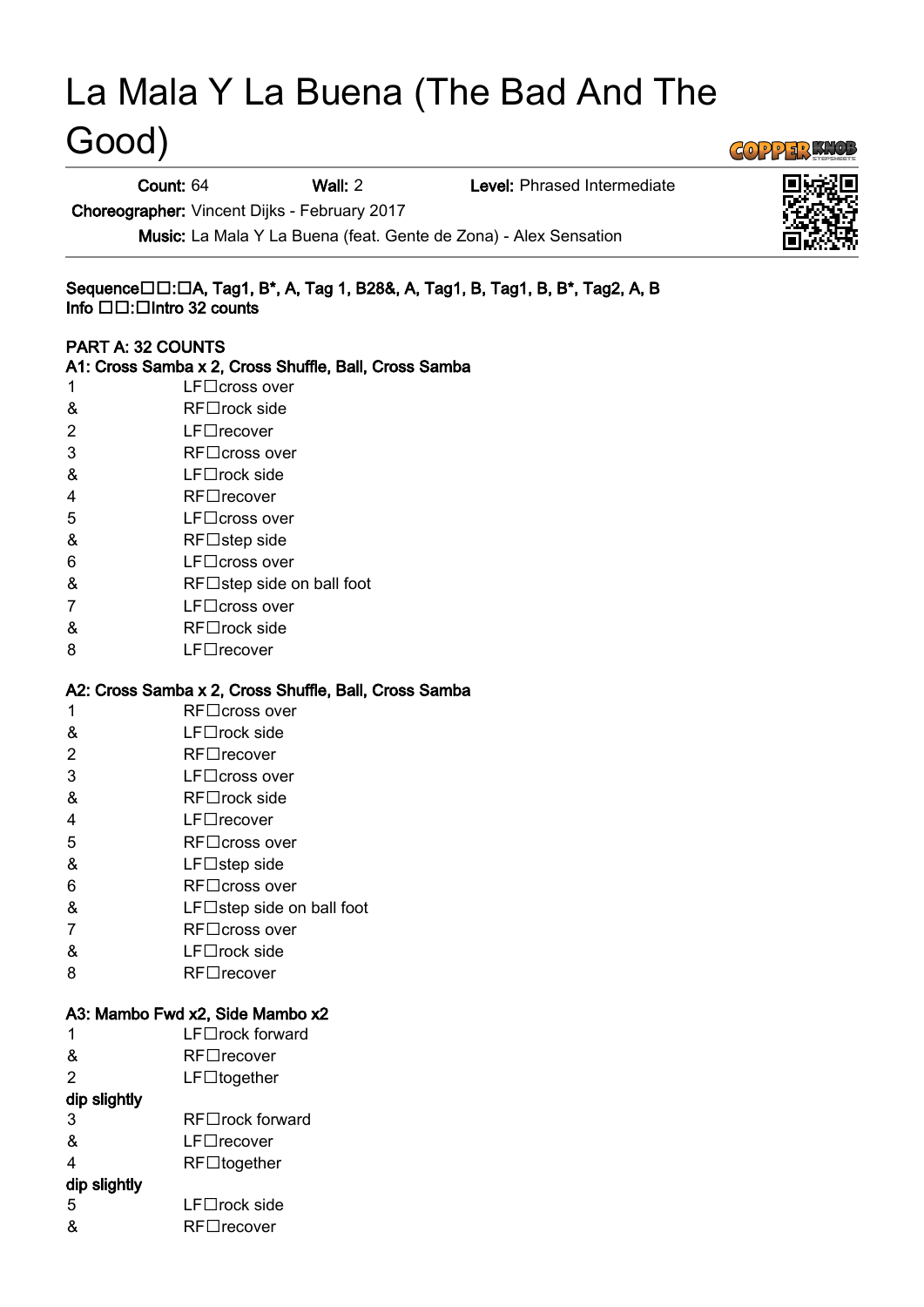- $6$  LF $\Box$ together
- 7 RF□rock side
- & LF□recover
- 8 RF<sup>Idogether</sup>

## A4: Rocking Chair, Side Mambo (x2)

- $1$  LF $\Box$ rock forward
- & RF□recover
- $2$  LF $\Box$ rock back
- & RF□recover
- $3$  LF $\Box$ rock side
- & RF□recover  $4$  LF $\Box$ together
- 5 RF□rock forward
- & LF□recover
- $6 \qquad \qquad \text{RF}$   $\Box$  rock back
- & LF□recover
- $7$  RF $\Box$ rock side
- & LF□recover
- 8 RF touch beside

# PART B: 32 COUNTS

#### B1: Chassé x2, Cross Back Together, Ext. Step Lock Step Fwd

- 1 RF□step side & LF□together  $2$  RF $\Box$ step side 1&2 push hands up diagonal right
- $3$  LF $\Box$ step side
- $&$  RF $\square$ together
- 4 LF□step side
- 3&4 push hands up diagonal left
- 5 RF□cross over
- $&$  LF $\Box$ step back
- $6$  RF $\Box$ together
- & LF□step forward
- 7 RF□lock behind
- & LF□step forward
- 8 RF□lock behind
- & LF□step forward

# B2: Samba Whisk x2, Extended Shuffle 1⁄2 R □

- 1 RF□step side
- $2 \qquad \qquad \text{LF} \square$ rock behind
- & RF□recover
- $3$  LF $\Box$ step side
- 4 RF□rock behind
- & LF□recover
- 5 RF□% right, step forward
- $&$  LF $\Box$ step beside
- 6 RF $\Box$ % right, step forward
- & LF□step beside
- 7 RF□% right, step forward
- $\&$  LF $\Box$ step beside